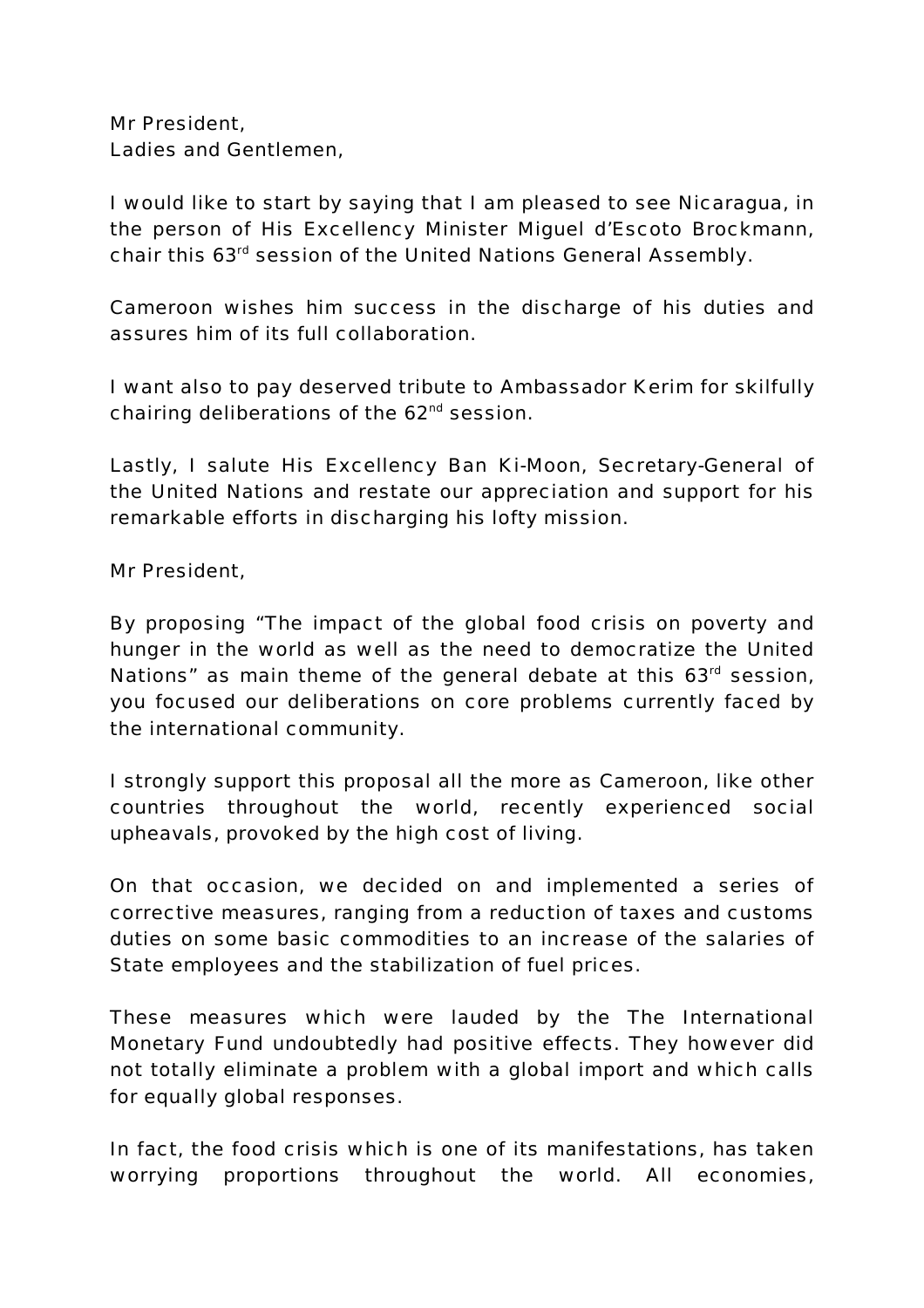irrespective of their sizes, but particularly those of poor countries, are affected. The most vulnerable populations are forced to forego health care and education to feed themselves.

If appropriate responses are not rapidly found, there will be reason to fear dramatic repercussions on international trade, economic growth, social progress, political stability and hence global security.

It is therefore an urgent necessity to act rapidly and collectively. We believe an appropriate response to this situation lies in ensuring coordination at the highest level.

That is why I salute the fact that the Secretary-General of the United Nations took the initiative to establish a Task Force on the Global Food Crisis, whose aim is to promote a coherent and unified response to the crisis. Cameroon shares the vision contained in the global action framework prepared by the Task Force.

In fact, we are of the opinion that a lasting solution to the crisis requires short- and medium-term actions, including notably increased food aid and investment in agriculture, the promotion of social welfare initiatives, reduction of agricultural subsidies in developed countries and restrictions on food exports from countries of the south.

It is obvious that such solutions can not be implemented without the participation of all and without the establishment of global partnerships on food and agriculture, involving all players concerned, namely governments, the private sector, civil society, donors and international institutions.

Mr President, Excellencies, Ladies and Gentlemen,

As the mid-term assessment of the achievement of the Millennium Development Goals is being conducted, the global food crisis appears as one of the major challenges the international community will have to face.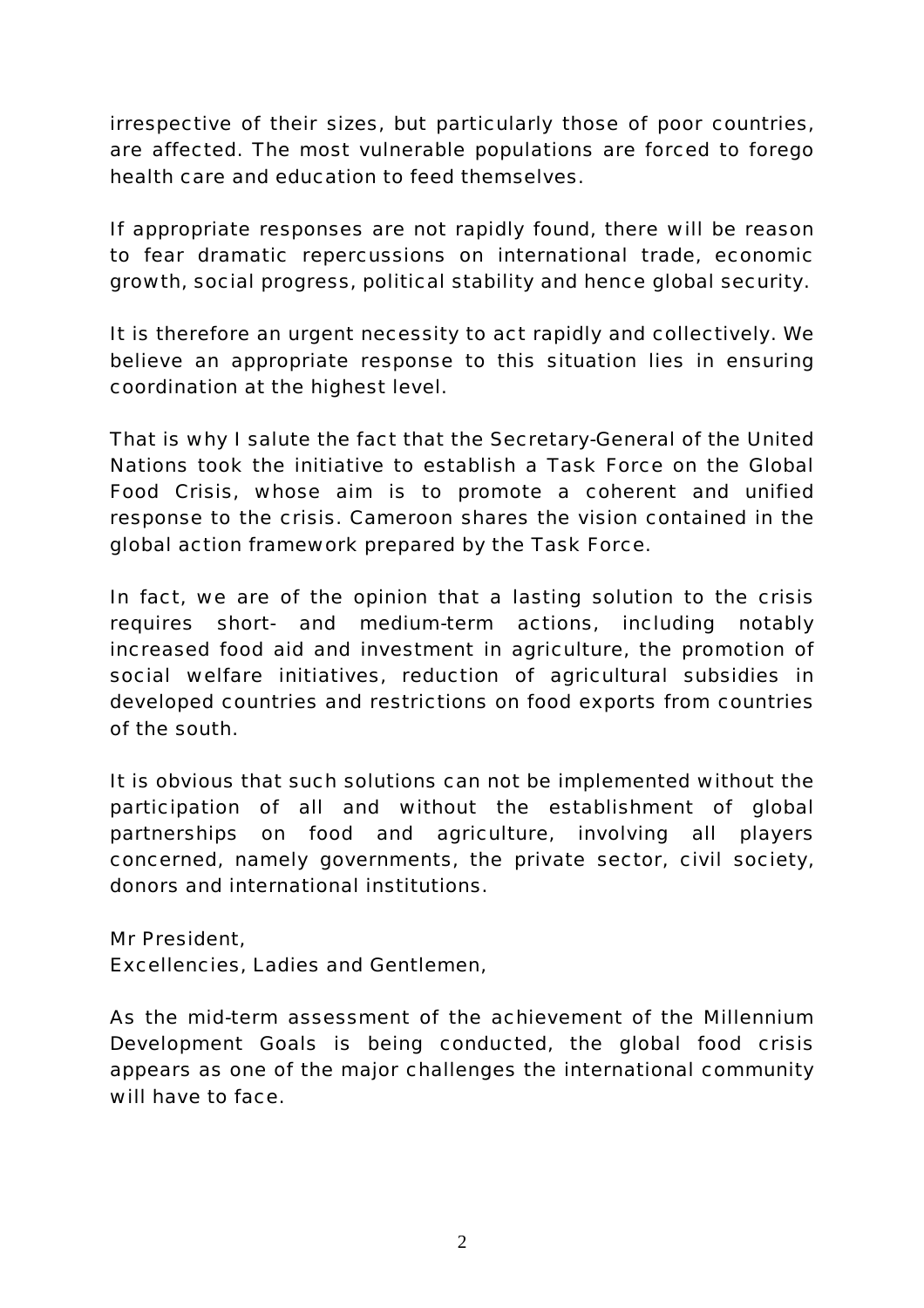In that regard, Cameroon wishes to join the United Nations Secretary-General in appealing for financing of the measures recommended by the Task Force.

However acute the food crisis may be, it is far from being the only snag in the implementation of the Millennium Development Goals.

Concerning Africa in particular, there are many other challenges, such as persistent poverty, peace and security issues, as well as the effects of climate change.

Concerning poverty alleviation, our continent placed a lot of hope in globalization which it supported in good faith, despite the legitimate fears it could nurture concerning the globalization of trade. It should be acknowledged that, on the whole, these hopes were dashed.

Without returning to the global food crisis, it is obvious that Africa felt the negative effects of the international financial crisis and the exponential oil price hikes, all of which were phenomena beyond its control. In addition, it helplessly watched the erosion of official development assistance and the failure of the Doha Round negotiations where its interests were relegated to the background. This role of powerless onlooker can only cause deep frustration and cast doubts on its chances of achieving, within the set deadlines, the Millennium Development Goals.

Nevertheless, Africa wants to believe that the international community will not give up assisting it to come out of poverty and under-development. That is why we fully appreciate the initiative of the United Nations to organize high-level meetings devoted to the development of our continent, on the sidelines of this session.

As it were, on the economic front, Africa's immense potential remains largely untapped. But, although many African countries have been recording generally good economic performance, the continent remains the poorest on the planet. Hence, the need for increased solidarity of the international community.

The growing impact of climate change in Africa especially is particularly disturbing. In this area on which depends, more than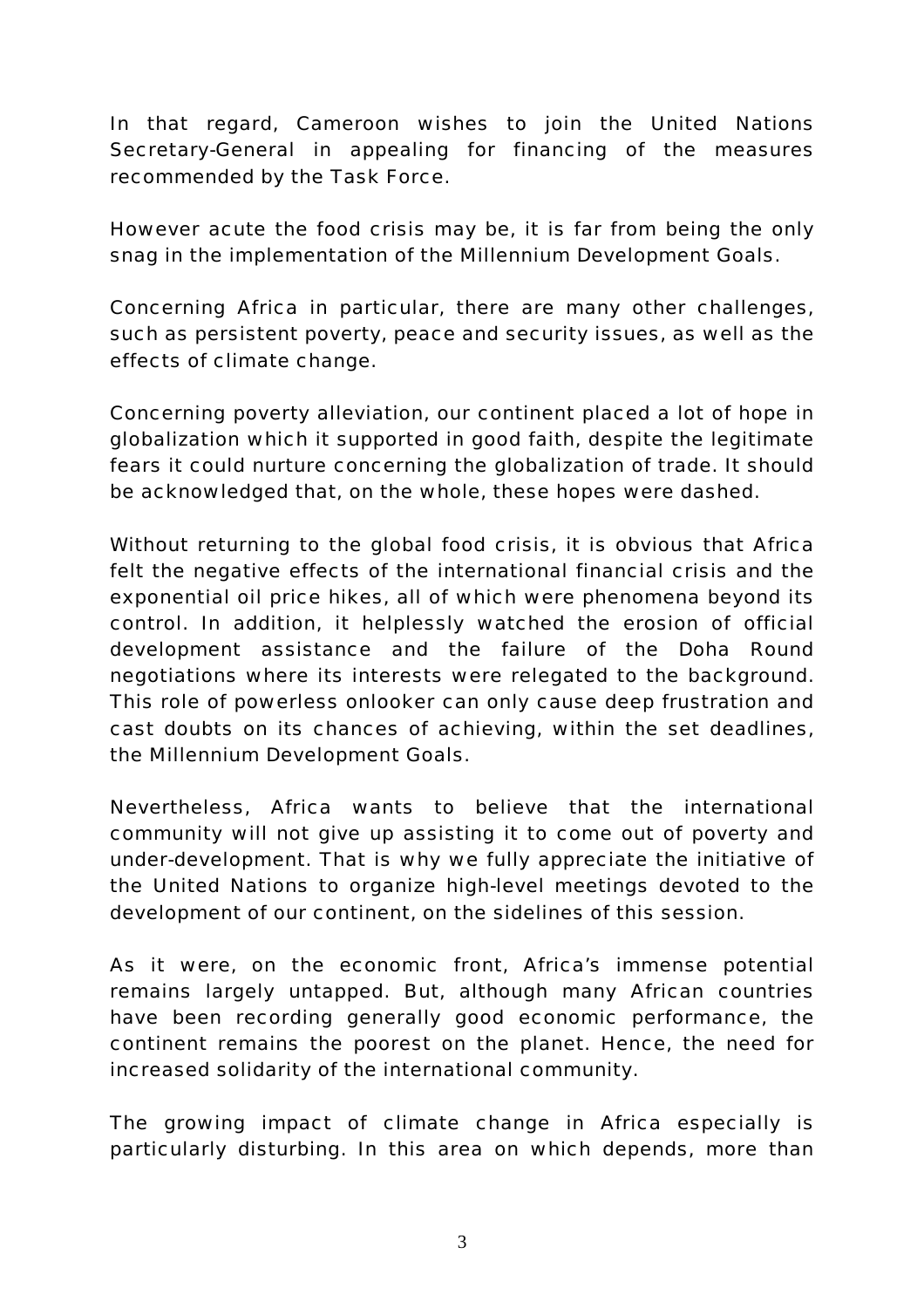elsewhere, the fate of future generations, there is an urgent need for a joint action by the international community.

Such solidarity should also be shown in the handling of the issue of migrants. The tragedies they experience are, to put it bluntly, inhuman. The atrocities and acts of discrimination they endure on a daily basis are intolerable. There is urgent need to jointly seek solutions to check this exodus which drains Africa of the human resources it greatly needs. There is no gainsaying that the economic development of the continent is the one and only solution to this painful problem.

As regards peace and security, perhaps more than in any other area, Africa needs the active solidarity of the international community. There is reason to be satisfied with the progress made in several countries that were hitherto plagued by deadly confrontations, though it should be acknowledged that many hotbeds of tension and conflict still exist on the continent.

Here, the peace agreements signed after lengthy negotiations are yet to fully enter into force. There, force is used to jeopardize democratic achievements.

Continuing confrontations in Somalia, the chronic instability along the borders of Chad, the Central African Republic and the Sudan, the daily tragedy faced by the population of Darfur, the recurrent eruption of violence in the Eastern part of the Democratic Republic of Congo and in Burundi, are all cause for serious concern.

Our continent is, unfortunately, not also spared by the threat of terrorism which has henceforth taken a global dimension. I am convinced that only global and resolute action will help address this issue. Cameroon will contribute its quota as necessary.

The international community and the United Nations in particular are making commendable efforts to promote peace in Africa. This is why the Organization must receive from all its members the resources that it needs to ensure effectiveness of its action. To that end, it should constantly express the common will and continue to be the crucible of the democratization of international relations.

4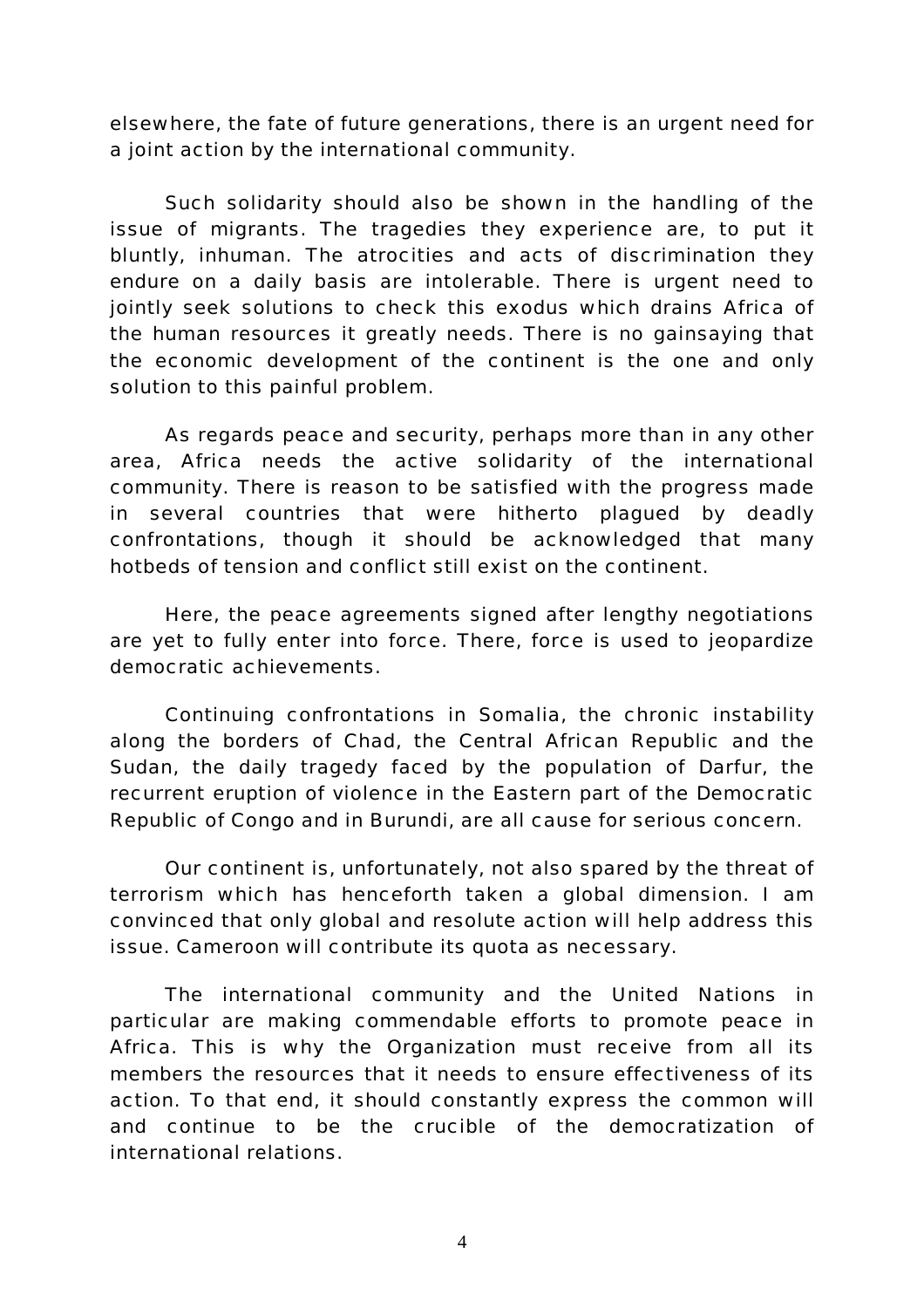Mr President, Excellencies, Ladies and Gentlemen,

The historic achievement recorded in the settlement of the dispute over the Bakassi Peninsula is one of the best examples of the remarkable results that can be generated by an authentic desire for peace that is shared by the parties, with the judicious support of the international community.

The ceremony which established on 14 August 2008 in Calabar the withdrawal of the Nigerian administration and police force from Bakassi, as well as the transfer of authority to Cameroon is undoubtedly due to the attachment of the leaders and peoples of both countries to peace.

I wish, in this respect, to express my profound gratitude to friendly countries for the support they continued to give to the implementation of the ruling of the International Court of Justice and to the Greentree Agreement. I wish to thank in particular the Witness States of the Agreement, namely, the United States of America, France, the Federal Republic of Germany and the United Kingdom.

The UNO also played a decisive role in the settlement of this matter. The tireless efforts of the Secretaries-General, Koffi Annan and Ban Ki-Moon, and their representatives within the Mixed Commission, deserve our recognition.

It is, thus, the dawn of a new era in relations between Cameroon and Nigeria, geared towards the quest for progress and development to which our two peoples aspire. It goes without saying that the two countries must henceforth do everything possible to consolidate the settlement and seize the opportunities offered them to develop their relations in all areas. In this regard, I wish to reaffirm that Cameroon will respect all its commitments.

Mr President, Excellencies, Ladies and Gentlemen,

The delay in the attainment of the Millennium Development Goals should spur us to redouble our efforts to carry out vigorous,